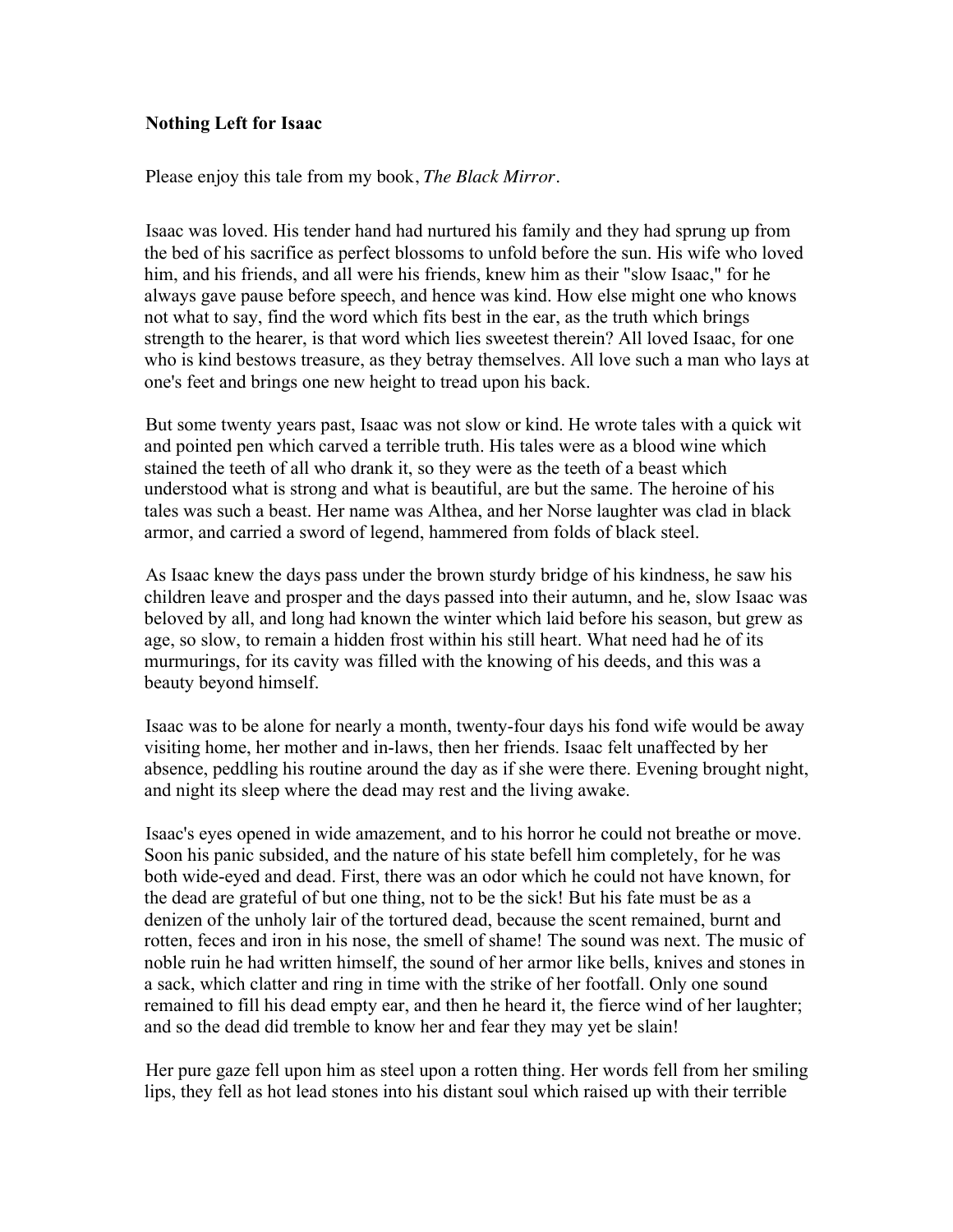fire. A strange animal pressed from within his breast as she spoke her invocation, "I will raise thee dead thing, I will bring shame upon my lips and speak your name Isaac, as *you* have forgotten *mine*. I will bring shame to my lips to kiss your dead sick mouth, and raise up your soul into my own. I evoke thee to rise in agony, as a coward stung, and proclaim the shame to burn you and fill your withered lungs with hot stinking air, so you may know what you have brought upon yourself. Awake you feted thing which did give as a dead one gives, so did you heap earth upon the living, and forbade them breath! Rise up and know thy shame, awake in pain and know my beauty! Find your torment, and so become! Awake and shed your mask, you rotten fruit, you hollow skin with its ugly mouth but a mute hole! Awake now the living heart which beats step upon step to know its end!"

A cramp closed its fist within his gullet, and the corpse sat up with a sudden lurch, and a putrid breath was squeezed from its stiff chest. His heart beat and his agony flowed through him like blood. His shame sickened him and so found him legs, and Althea's laughter put them to use, "Walk here," she bade him come to the kitchen counter, her armor sparkling as a black gem in firelight. "You have shown that you have no need of it, so we shall find its purpose again. You have something you do not deserve. You soil it to own it because you make it dead, the slave of a dulled soul, the undeserving pitiful soul of your kindness is a tepid thing made of a fiery life, a shining flame quenched in the dew of your mouldering soul, the dew of tears unknown and blood unspent. You lazy wretch, present me your hand, for I will pierce it from back to palm, as your cross is to be struck away, and then surely you will dance for me, for I will show you the steps, my unworthy dead friend!" Isaac placed his hand upon the counter and she struck a pen through it from back to palm, and then another and three more! Her gaze fixed upon his eyes and her will was his, so she tore him asunder and said to his soul, "You are unworthy of your left hand. You must give it to me. I command the filthy coward: Cut it off! Cut it off, coward!" She presented her sword, its hungry blade black as creased ink and he took it from her in his right hand. She spoke to his soul which raised up in anguish to meet her, "Sometimes the truth is a thin blade which fits between that which is separate, and cleaves the kindness which falsely holds it fast." Her words released the blow and the black blade parted the hand from he who was undeserving of it.

The hand leapt away from the arm, a bit of wrist was attached to it with a small protruding bony nub from which all manner of translucent and opaque secretions began to flow. The hand which had retained possession of the pens thrust through it, began to crawl around the room under its own volition, spraying arcs of color, ink and image which merged and dispersed to become landscapes and murders, evil and knowledge, lust and the tranquility due all who surrender to chaos befell the room, which was now alive in its own right.

Isaac awoke with a start to hear his dog Daisy barking happily, inviting him to play. He had been sleepwalking and was standing before the kitchen counter with a cleaver in his right hand, and the dog in possession of his left, which was now missing two fingers, much to Daisy's delight. He fainted. When he came to, the hand was a snarled remain, and he had barely enough strength and blood left in his body to tourniquet and treat the